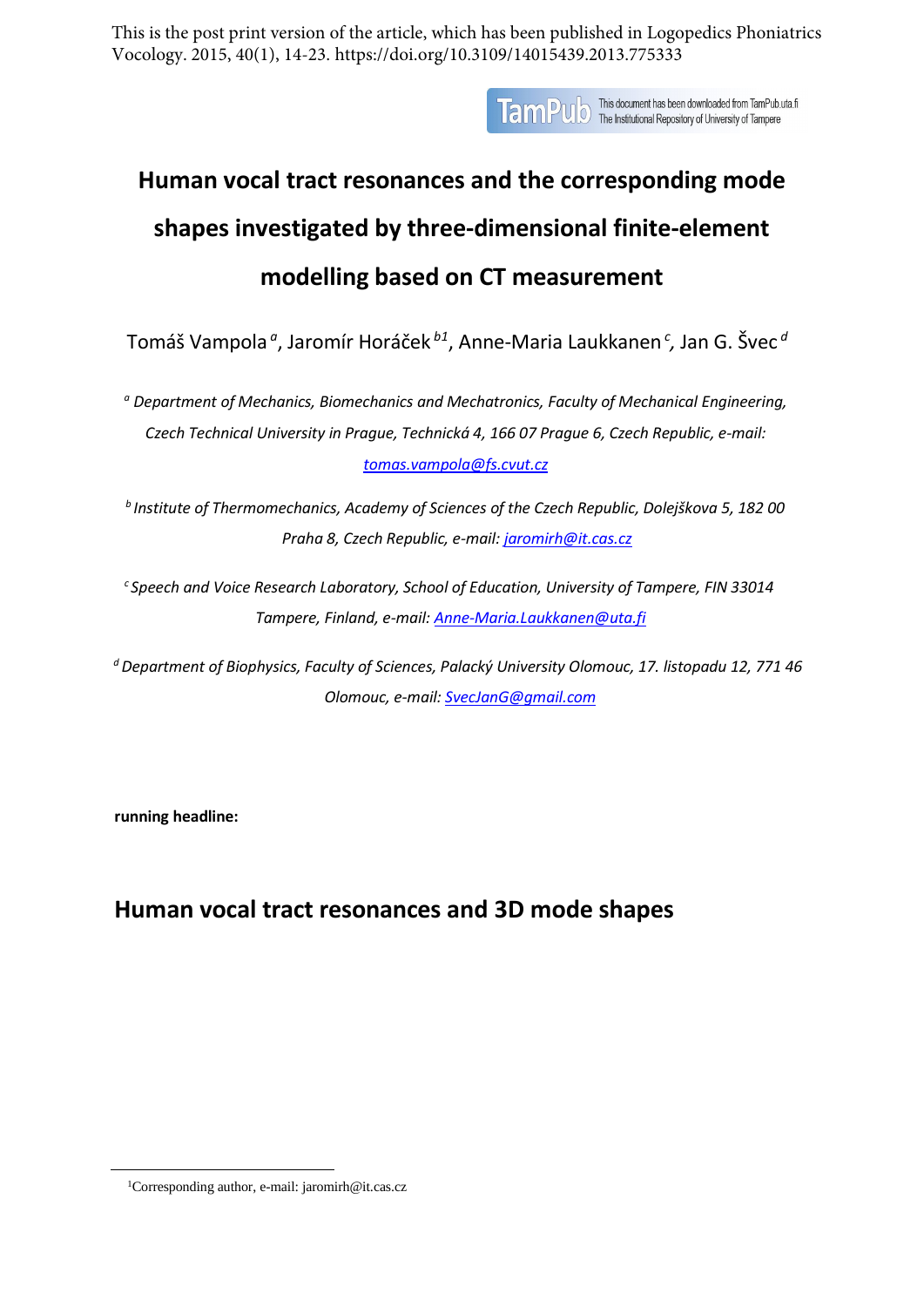#### **Abstract**

Resonance frequencies of the vocal tract have traditionally been modelled using onedimensional models. These cannot accurately represent the events in the frequency region of the formant cluster around 2.5-4.5 kHz, however. Here, the vocal tract resonance frequencies and their mode shapes are studied using a three-dimensional finite element model obtained from computed tomography measurements of a subject phonating on vowel [a:]. Instead of traditional five, up to eight resonance frequencies of the vocal tract were found below the prominent antiresonance around 4.7 kHz. The three extra resonances were found to correspond to modes which were axially asymmetric and involved piriform sinuses, valleculae and transverse vibrations in the oral cavity. The results therefore suggest that the phenomenon of speaker's and singer's formant clustering may be more complex than originally thought.

*Keywords:* biomechanics of human voice, voice production modelling, acoustic mode shapes of vibration, speaker's and singer's formant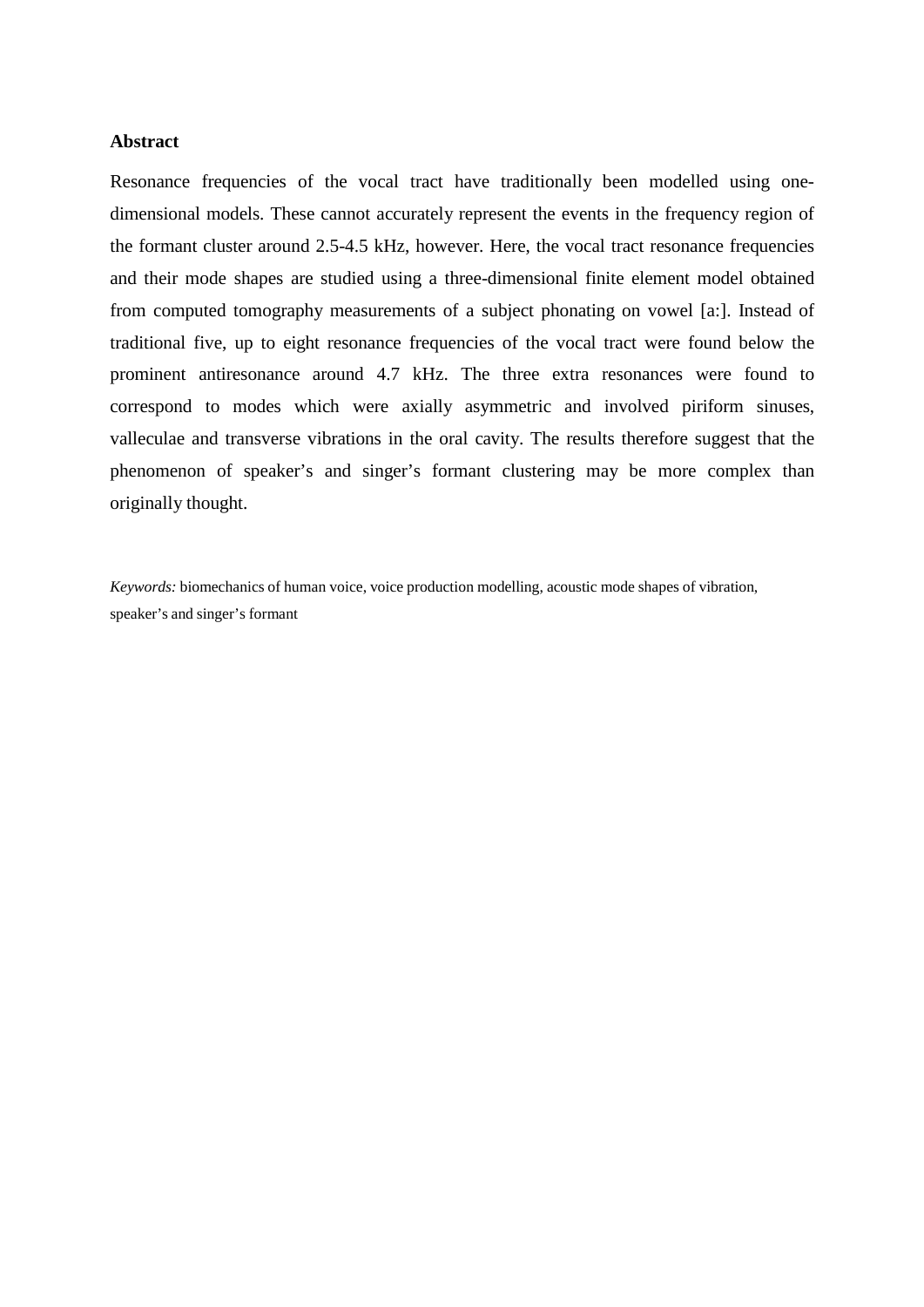#### **Introduction:**

Cavities of the vocal tract play an important role for the timbre of human voice. It is known that the two lowest resonance frequencies of the vocal tract are responsible for creating the formants  $F_1$  and  $F_2$ , which mainly determine vowels, see e.g. (1-2). The role of the third formant F3, in distinguishing vowels and vowel categories, varies between languages; see e.g.  $(3-4)$ . In general, the higher vocal tract resonances, forming the formants  $F_3$  and higher, contribute to the individual voice quality. While the study of vowels has received a lot of attention in the past, the research on voice timbre, related to the upper formants, has been more limited. It has focused on voice quality in classical or other types of singing (5-6) and in speakers (7-9). Recently, the role of upper formants has been studied in relation to the effects of vocal exercising and voice therapy applying phonation into a tube or a straw. In our former study, we have shown that the shape of the vocal tract does change during and after performing vocal exercises by phonating into the so called resonance tube (10).

This study builds upon the former study and addresses the following questions: "Which vocal tract resonances and how many of them play a role in the resonant voice quality after vocal exercising?" and "Which mode shapes are responsible for these resonances?" We can note that a formant can be understood as an excited acoustic resonance.

Traditionally, five formants have been described in the frequency range up to 5 kHz. These five formants have traditionally been studied using the simple one dimensional (1D) models of the vocal tract created by concatenated cylindrical or conical tubes. Such models are very useful in analyzing the acoustic resonances of the vocal tract when the longitudinal plane wave propagation is the dominant mechanism for transferring the source signal from the vocal folds to the lips, see e.g.  $(1,2,11)$ . However, at frequencies over 3 kHz the simple 1D models of the vocal tract cannot fully capture the acoustic phenomena: the acoustic mode shapes of vibrations may become axially asymmetric and transverse modes can arise, which may influence the individual timbre of human voice (12-14). The formants around 3 kHz are important for individual characteristics of professional voices, i.e. especially for speakers and singers. A cluster of resonances around 2-3 kHz, i.e., the so-called "singer's formant cluster", has been found in classically trained (male) singing voice (5,7,15), and a cluster between 3 and 4 kHz has been described to build up the so called "actor's or speaker´s formant cluster" in a good speaking voice (7,8,16).

New methods of mathematical modeling enable to model the voice production in the higher frequency range using more realistic three-dimensional (3D) models. Following the pioneering studies of, e.g. Lu et al.  $(17)$ , and Motoki  $(13)$ , such models were recently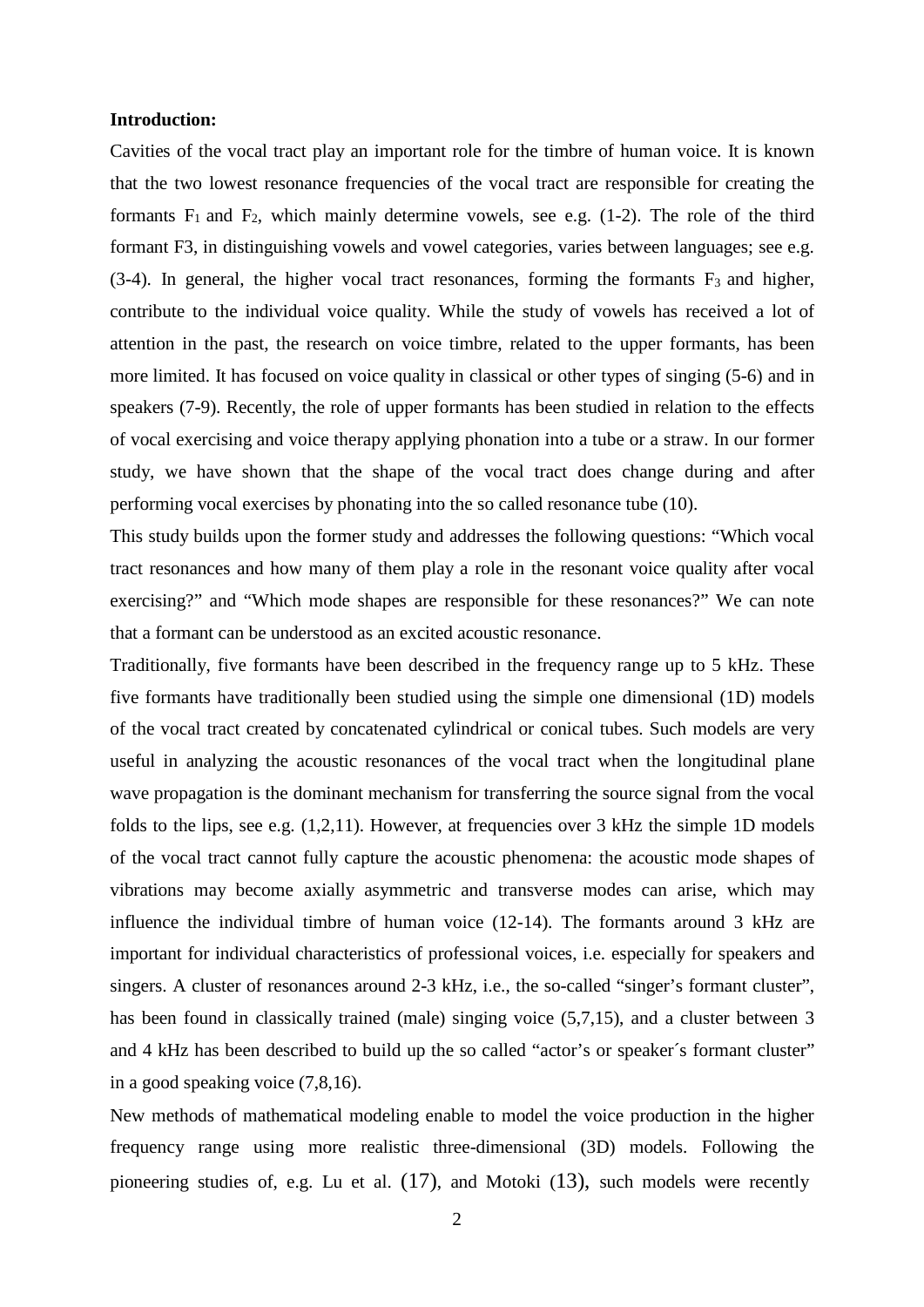developed, e.g. by Vampola et al. (10,14) using the finite element (FE) method, or by Takemoto et al. (18) using the finite difference modeling approach. Experimentally the higher frequency range up to 10 kHz was studied on physical models of the vocal tract for Japanese vowels by Honda et al. (19) and Kitamura et al. (20). These authors were mainly engaged in description of dips in the resonant characteristics of the vocal tract due to the existence of the piriform sinuses and valleculae and transversal modes in the mouth cavity.

Here, we present FE modeling of the acoustic mode shapes of vibration and the radiated pressure in front of the mouth focusing on the effects of nonsymmetrical 3D acoustic modes of vibration in the frequency range up to 8 kHz. The FE models of the vocal tract were created from the Computerized Tomography (CT) measurements.

#### **Material and Method:**

## *CT and acoustic measurements:*

The CT data were obtained using the Light Speed VCT GE – 64 (General Electric) device. A trained female speaker volunteered as subject of the study. She signed a consent form allowing the CT examination to be performed. In order to obtain the best representative samples of the speaker's most resonant speaking voice, the CT scanning was carried out after the subject had been phonating for some minutes into a resonance tube (made of glass, length 28 cm, inner diameter 7 mm), which aimed at reaching the best-possible speaking voice quality. When performing the examination, the subject was given a sign through the CT intercom system to start phonating. The subject performed the phonation into the tube first and then immediately continued by phonating on the vowel [a:] for ca. 4 s without the tube. The CT scanning occurred immediately after the subject started the second phonation. The midsagittal and corresponding coronal and transversal slices obtained from the CT measurements are shown in figure 1.

#### Insert Figure 1 somewhere here

The sound was captured by a miniature microphone (DPA Alleroed, Denmark, type 4066-F, omnidirectional) fixed to the subject's nose and recorded using a digital audio recorder (M-Audio, Microtrack II). The acoustic analysis was done using the software Multi-Speech by Kay Pentax (Model 3700, v. 3.2.0.). The signal was low-pass filtered with the cut-off frequency of 6000 Hz and downsampled to the sampling rate of 12 000 samples per second. Then, LPC formant analysis was performed tracking the formants during the course of the two repeated sustained vowels (frame length 25 ms, frame advance 10 ms, autocorrelation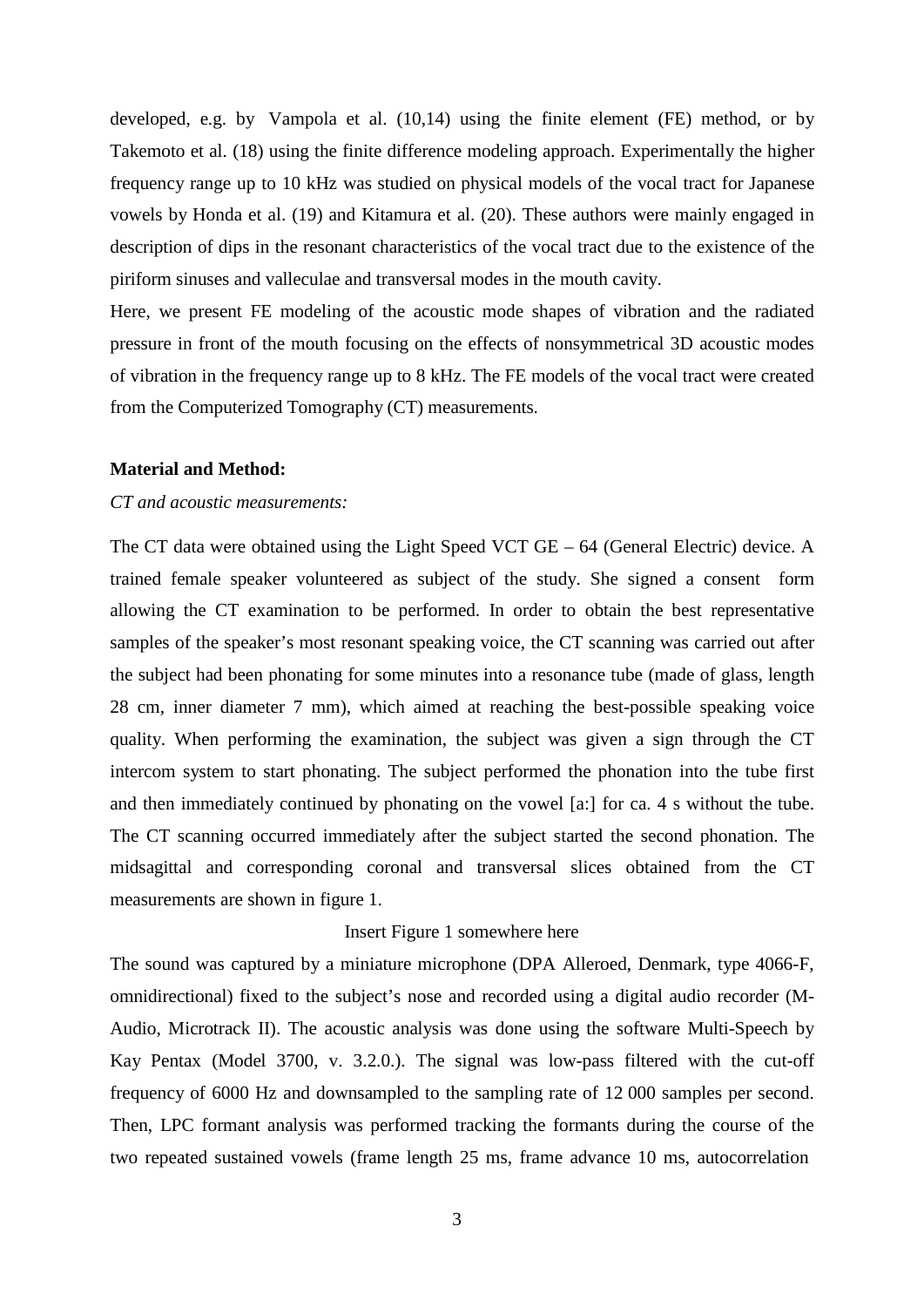analysis method using a  $16<sup>th</sup>$  filter order, Blackman window and pre-emphasis of 0.9). The LPC numerical data were exported as text files. Since the ambient noise in the CT room (signal to noise ratio 9.8 dB) caused random disturbances in tracking the LPC formants, the approximate average frequency of each of the formants was evaluated by the maxima of histograms with 10 Hz bins created and plotted using the software Sigma Plot 2002 for Windows (v. 8.02) (see figure 8 later). More details on the CT and acoustic measurements can be found in (10), where the same subject was studied before, during and after the vocal exercising.

#### *Construction of the volume and finite element models:*

The recorded CT images were first segmented and processed into 3D volume models of the vocal tract. The developed volume model is shown in figure 2, where the epilaryngeal airways, the piriform sinuses and the valleculae are clearly visible. Nasal cavities were not included in the model since the velar port was found to be closed in this subject after the resonant exercises, thus preventing the sound entering the nasal tract (10, 21).

#### Insert Figure 2 somewhere here

After meshing the volume models, the 3D FE model of the vocal tract was constructed within the framework of the program ANSYS. The model consisted of about 182 000 tetrahedral acoustic finite elements and is shown in figure 3a. The speed of sound 350 m/s, the air density 1.2 kg/m<sup>3</sup> and hard walls inside the vocal tract were considered for simplicity. In order to simulate the radiation of the sound out of the mouth, the human head was modelled approximately as a sphere with the radius of ca. 10 cm, and the surrounding air was modelled as a set of finite elements filling in the space between the head and an outer sphere with the radius of ca. 20 cm (figure 3b). The outer sphere was modelled by so-called infinite, nonreflecting elements FLUID130. The acoustic space between the spheres was modelled by about 630 000 finite elements with an average element size of ca. 5 mm.

Figure 3c shows a simplified fully symmetric FE model of the vocal tract created from the volume model using the cross-sectional areas measured from the vocal folds to the lips. This model simulates frequently used 1D models of the vocal tract, see e.g. (2,22,23).

Insert Figure 3 somewhere here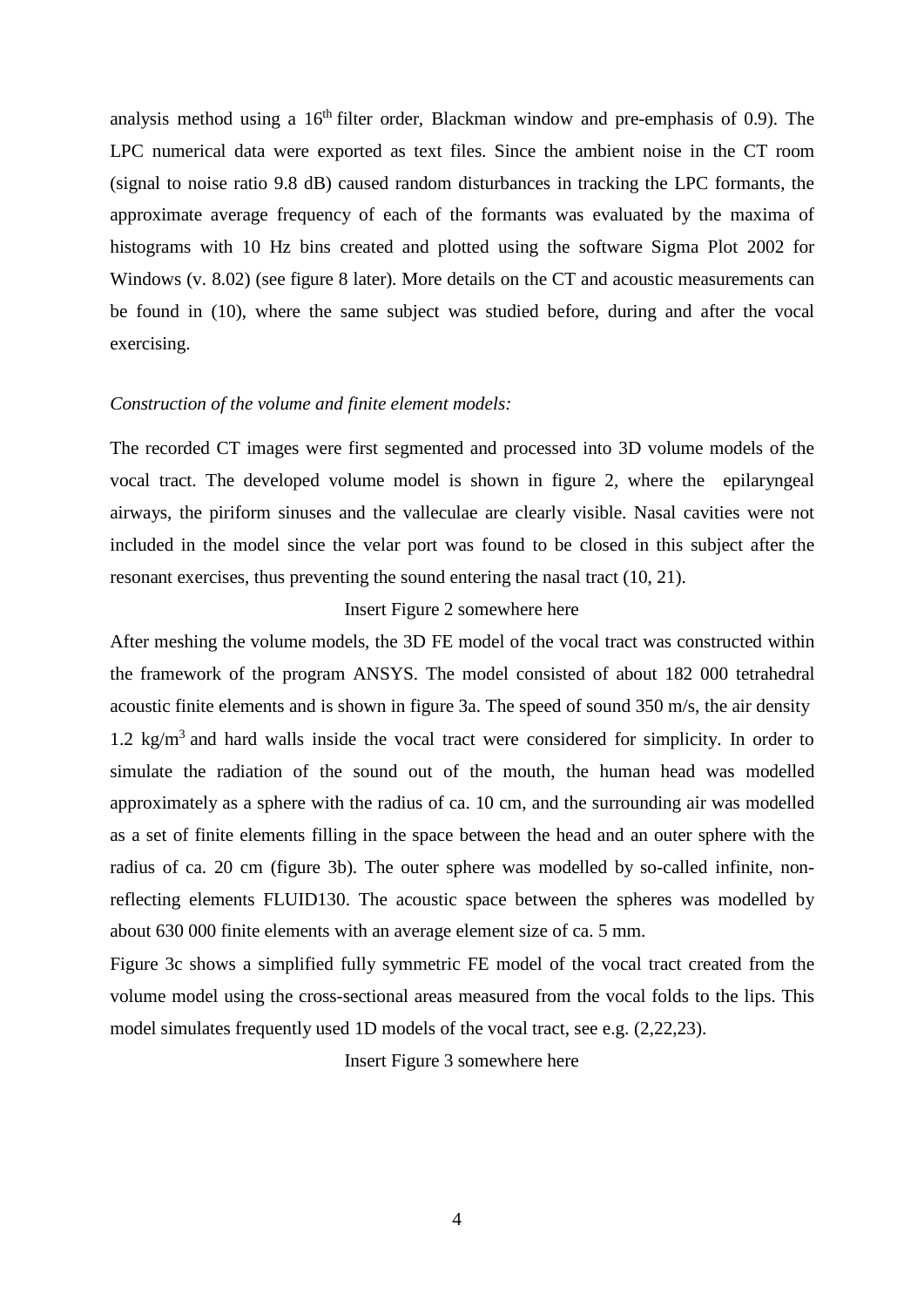#### *Transient analysis, acoustic modal analysis and harmonic analysis of the FE model:*

In order to determine the transfer function of the vocal tract, the supraglottal spaces of the FE model were excited at the level of the vocal folds by a very short impulse of acoustic airflow volume velocity covering a broad band frequency range from zero up to about 10 kHz with the input decrease of ca. 0.5 dB (see figure 4). The transient analysis was performed with the time step  $\Delta t = 1 \times 10^{-5}$  s and the total simulated time was *T*=0.4 s.

## Insert Figure 4 somewhere here

In order to find how the resonance peaks and the minima of the transfer function are related to the mode shapes of the acoustic vibrations in the vocal tract, an acoustic modal analysis was performed on the FE model. Since the modal analysis does not easily allow including the spaces outside the vocal tract, zero acoustic pressure at the lips was assumed for simplicity in this case. The vocal tract was considered to be closed at the level of the vocal folds and therefore no influence of the trachea was modelled.

Finally, the harmonic analysis of the full FE model, including the radiating space outside the vocal tract, was used for a detailed study of the mode shapes of vibrations inside the vocal tract. These were excited at the resonant and selected antiresonant frequencies at the vocal folds position by the harmonic signal corresponding to the airflow velocity with unit amplitude  $1 \text{ m}^3/\text{s}$ .

#### **Results:**

#### *Vocal tract resonances - the transfer function:*

The acoustic pressure and the spectrogram of the response computed at the distance of 10 cm in front of the mouth using the full 3D FE model of the vocal tract (shown in figure 3b) are presented in time domain in figure 5. The spectrogram of the response shows decreasing amplitudes of higher harmonics in the signal with increasing time, which is due to the higher radiation losses for the higher frequencies. The computed power spectral density (PSD) is shown in figure 6 (PSD=FFT(P)\* FFT(P)/N, where FFT(P) is the Fourier transform of the pressure  $P(t)$ , N is the number of samples and  $*$  denotes the complex conjugated value. The analysis was performed for N=40 000 and the sampling frequency 100 kHz resulting in the frequency resolution of  $\Delta f = 2.5$  kHz). The formation of a cluster of resonances R<sub>4</sub>-R<sub>8</sub> in the region of the so called "speaker's formant" (7,8)) is clearly visible around 4 kHz followed by a deep anti-resonance at about 4740 Hz.

Insert Figure 5 somewhere here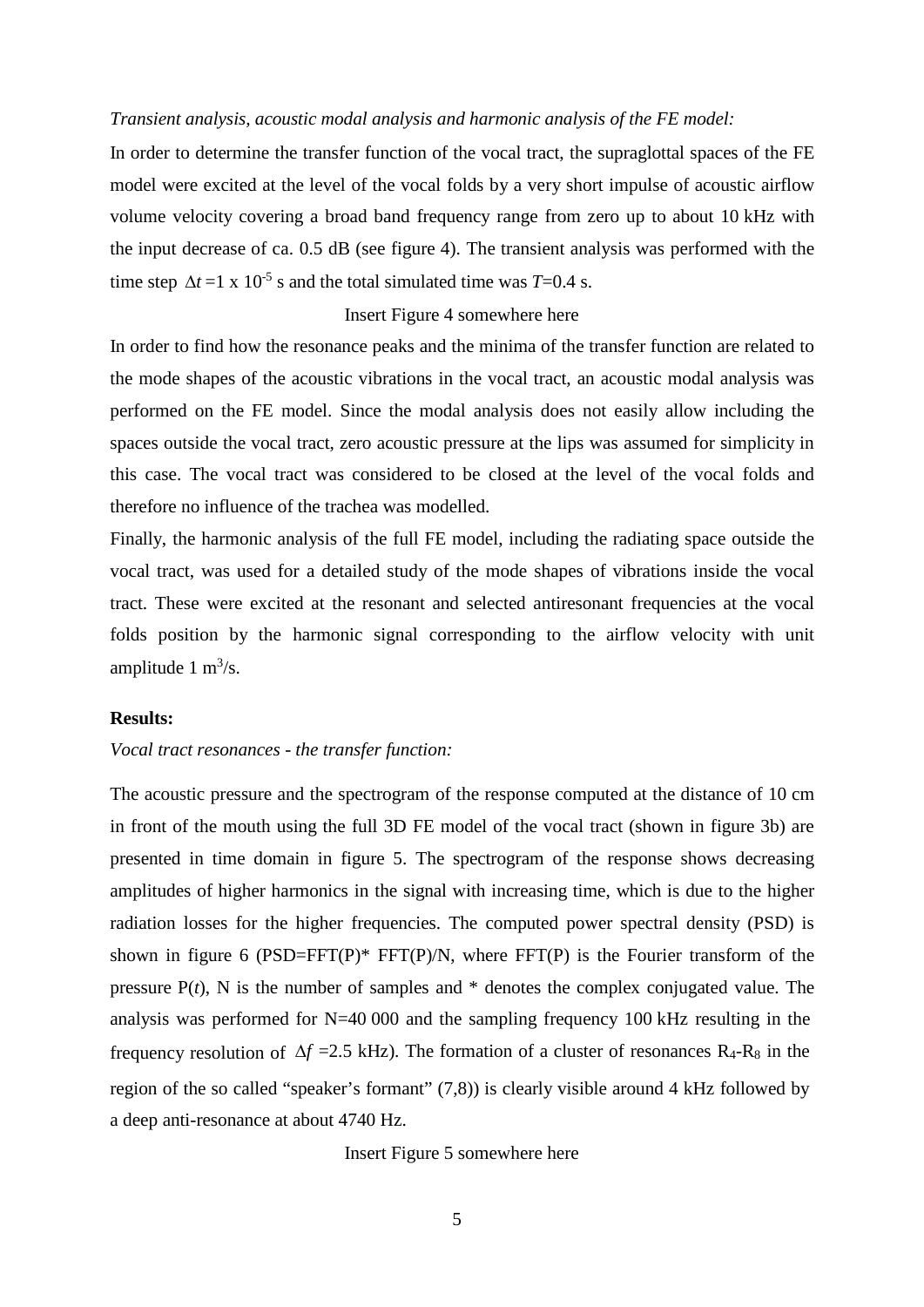#### Insert Figure 6 somewhere here

For a comparison, figure 7 shows the spectrogram and the power spectral density of the acoustic response computed at the lips using the simplified symmetric "1D" model of the vocal tract (shown in figure 3c). In this case, no formant cluster is created, only five resonances exist up to 5 kHz with mode shapes that correspond to the classical 1D longitudinal acoustic waves, and no transversal modes are excited here due to the full symmetry of the model.

#### Insert Figure 7 somewhere here

In order to compare the resonance frequencies of the vocal tract model with the real formant frequencies, an LPC analysis of the vowel produced during the CT evaluation was performed. The histogram maxima corresponding to the most frequently occurring LPC formant frequencies were taken as the representative formant frequencies for the analyzed vowel (figure 8). The results of the acoustic LPC analysis for the fundamental  $(F_0)$  and formant  $(F_1 -$ F4) frequencies are summarized in Table I and compared with the computed values. The difference between the calculated resonance frequencies and the measured formant frequencies is less than 8 % which is acceptable, considering the noisy acoustic sample. This comparison provides the evidence that the FEM computations are realistic. No attempt was made here to compare the LPC and FEM results for the higher formants, since the LPC method was not prepared for calculating the possible acoustic effects of the side branches of the vocal tract that appear to play an increasingly important role for the higher formants in the FEM results (see further). Figures 5b and 6 show that the FEM-computed resonance frequencies  $R_1-R_{12}$  are within the frequency range from zero up to 6 kHz and in total 18 resonance frequencies can be found in the frequency range up to 8 kHz.

Insert Figure 8 somewhere here

Insert Table I somewhere here

# *Vocal tract modes - acoustic eigenmodes and resonance modes responsible for producing the resonance peaks:*

The computed acoustic mode shapes corresponding to the resonance frequencies  $R_1-R_{12}$  are shown in figure 9. The first three eigenmodes for the resonance frequencies  $R_1-R_3$  are the classical fundamental longitudinal modes with one, two and three nodes (recognizable as zero amplitudes in the figure) along the vocal tract length, see e.g. (2). These are similar to the modes occurring in a simple tube when the propagation of the longitudinal waves in the vocal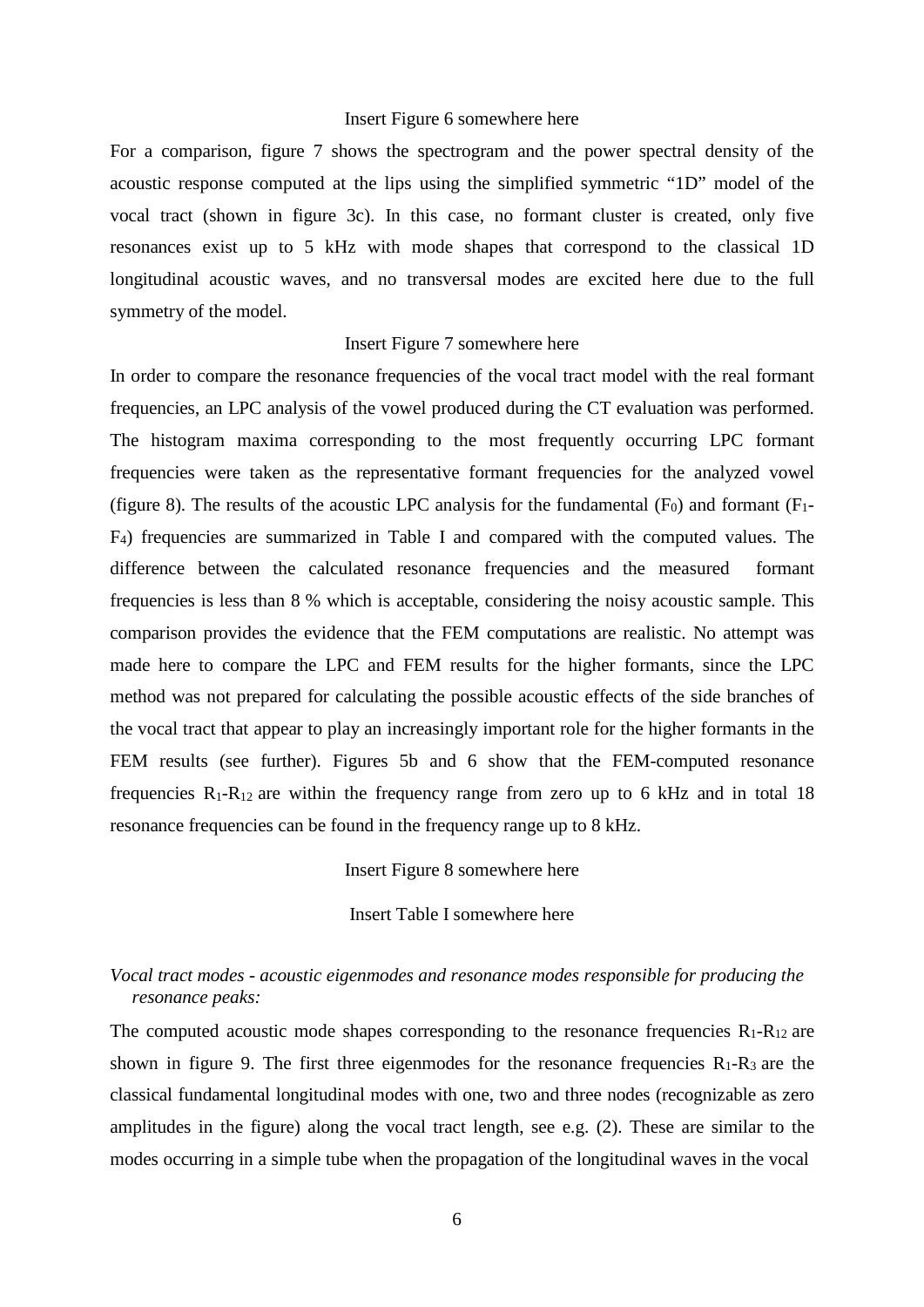tract is dominant and when the acoustics characteristics of the vocal tract can be described by a simple 1D acoustic theory, see e.g. (14). The higher eigenmodes for the resonance frequencies  $R_4-R_{12}$  are, however, already three-dimensional, asymmetric or transversal and are not associated with the sound waves propagation of a symmetrical plane wave in a cylindrical duct. The resonance  $R_4$  still reminds the classic longitudinal mode with four nodes along the vocal tract length but important vibration amplitudes are seen here in the valleculae cavities, where the vibrations are in antiphase with the vibrations in the laryngeal cavity. The resonance  $R_8$  then reminds of the classic longitudinal mode with five nodes along the vocal tract length but here we see, in addition, large vibration amplitudes in both the piriform sinuses and valleculae with some left-right asymmetry. The most important transversal vibrations in the oral cavity are seen for the resonances  $R_5$ ,  $R_{11}$  and  $R_{12}$ . The remaining four resonances  $R_6$ ,  $R_7$ ,  $R_9$  and  $R_{10}$  have the dominant antinodes of the pressure situated in the piriform sinuses, valeculae and laryngeal ventricles, where these parts of the vocal tract are vibrating with maximal amplitudes in phase or antiphase and with relatively low pressure amplitudes in the oral cavity. The higher eigenmodes belonging to the resonances  $R_{13}-R_{18}$  in the frequency region above 6 kHz are not shown in the figure anymore – they were found to be very complicated in 3D space, because both the longitudinal and transversal modes in the oral cavity and in the lower pharynx were combined here.

#### Insert Figure 9 somewhere here

Figure 10 compares the harmonically excited acoustic mode shapes of vibration at the resonant frequencies for the resonances  $R_8$  and  $R_9$  and at the main antiresonance frequency  $(f_A=4743 \text{ Hz})$  situated between them (see figure 6). On the left it shows the absolute values of the pressure inside the vocal tract and on the right there are the corresponding phase shifts between the excitation signal and the response. While for the resonance  $R_8$  a relatively high level of the acoustic pressure can be seen near the lips  $(567 \text{ Pa})$ , for the resonance R<sub>9</sub> and for the antiresonance the pressure level in the oral cavity is near zero. In all three cases, the highest values of the pressure are in the laryngeal cavity, in the piriform sinuses and in the valleculae. The high drop in the maximal values of the pressure inside the vocal tract (from 5061 Pa for the resonance  $R_8$  down to 358 Pa for the resonance  $R_9$ , see figure 10) corresponds to the substantial decrease of the pressure level in front of the mouth (see also figure 6). The driven maximal pressure amplitudes inside the vocal tract for the resonance  $R_9$  (358 Pa) and for the antiresonance (566 Pa) are comparable.

Insert Figure 10 somewhere here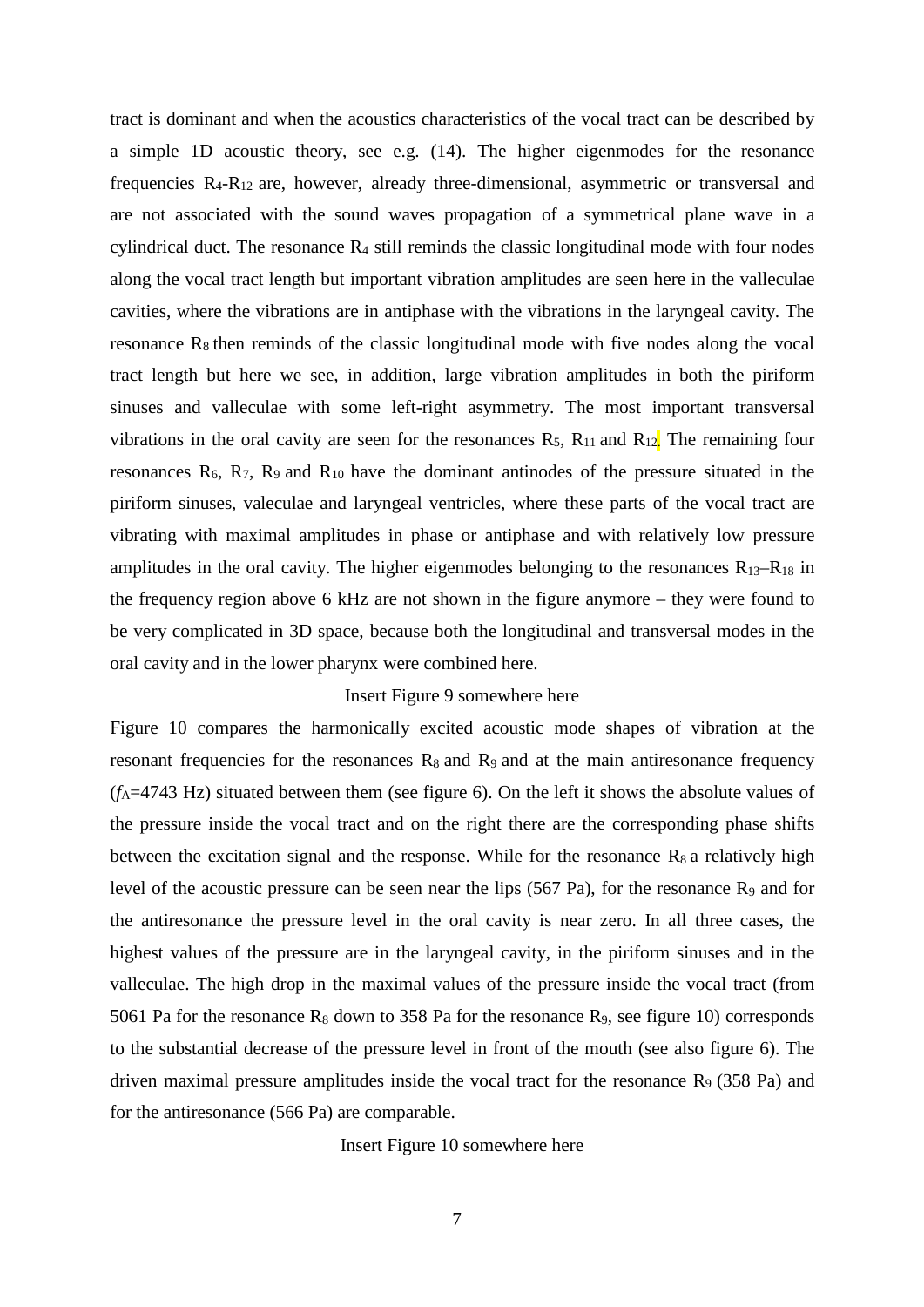#### **Discussion:**

Instead of the traditional five resonance peaks, we have found eight resonance peaks in the transfer function of the 3D model of the vocal tract in the frequency region from zero up to 5 kHz. Besides of the five resonances  $(R_1-R_4 \text{ and } R_8)$  resembling the well known longitudinal modes, three additional modes were detected. Two of the resonances  $(R_6 \text{ and } R_7)$  showed large influence of the side branches of the vocal tract, mainly the piriform sinuses, which are normally disregarded in the simple 1D models. The last additional resonance peak  $(R<sub>5</sub>)$  was found to be related to the transverse mode in the oral cavity.

The piriform sinuses have been previously described as being mainly responsible for the vocal tract antiresonance peak which occurs as the spectral minimum around 5 kHz (18-20). The current data show, however, that the piriform sinuses can also produce spectral maxima at frequencies below this antiresonance. These can positively contribute to the build-up of the formant cluster in the frequency range of 3-5 kHz. This agrees with the Sundberg study (5) on generation of the singer's formant peak considering wide piriform sinuses as one of the necessary conditions which must be met. In technical terms, the piriform sinuses act as the "pole-zero" pair. The amplification of the spectral components at the frequencies below the spectral minima could also be detected in the results of other authors but without receiving specific attention (e.g.,  $(18,19)$ ).

Our data also show that the left and right piriform sinus are not symmetric in the examined subject and therefore the resonance peaks split in two (see the acoustic mode shapes for the resonances  $R_6$  and  $R_7$  in figure 9), occurring as two extra formants in the sound spectrum (see figures 5b and 6). Furthermore, a closer look at the acoustic modes of vibration in figures 9 and 10 reveals that valleculae are involved in the resonances  $R_4$ ,  $R_8$  and  $R_{10}$ , making the resulting modes rather complex. The cluster created by the resonances  $R_4-R_8$  is enhanced by the first transversal mode of vibration  $(R_5)$  which has a low damping and its importance is growing in time (see the spectrogram in figure 5b).

In this pilot study, we have studied only a single vowel [a:] in a single subject. Interindividual differences in the cavity sizes will change the frequencies of the vocal tract resonances and antiresonances. These will be altered also by different vowels. Further studies are therefore needed to justify the results of the case study presented here. Nevertheless our data provide a strong evidence that: 1) the 3D complexity of the vocal tract causes additional formants to appear in the frequency range up to 5 kHz which are not observed in simple 1D models, and 2) the side branches of the vocal tract such as the piriform sinuses and vallecullae do not only cause spectral minima but can become also valuable contributors to the formant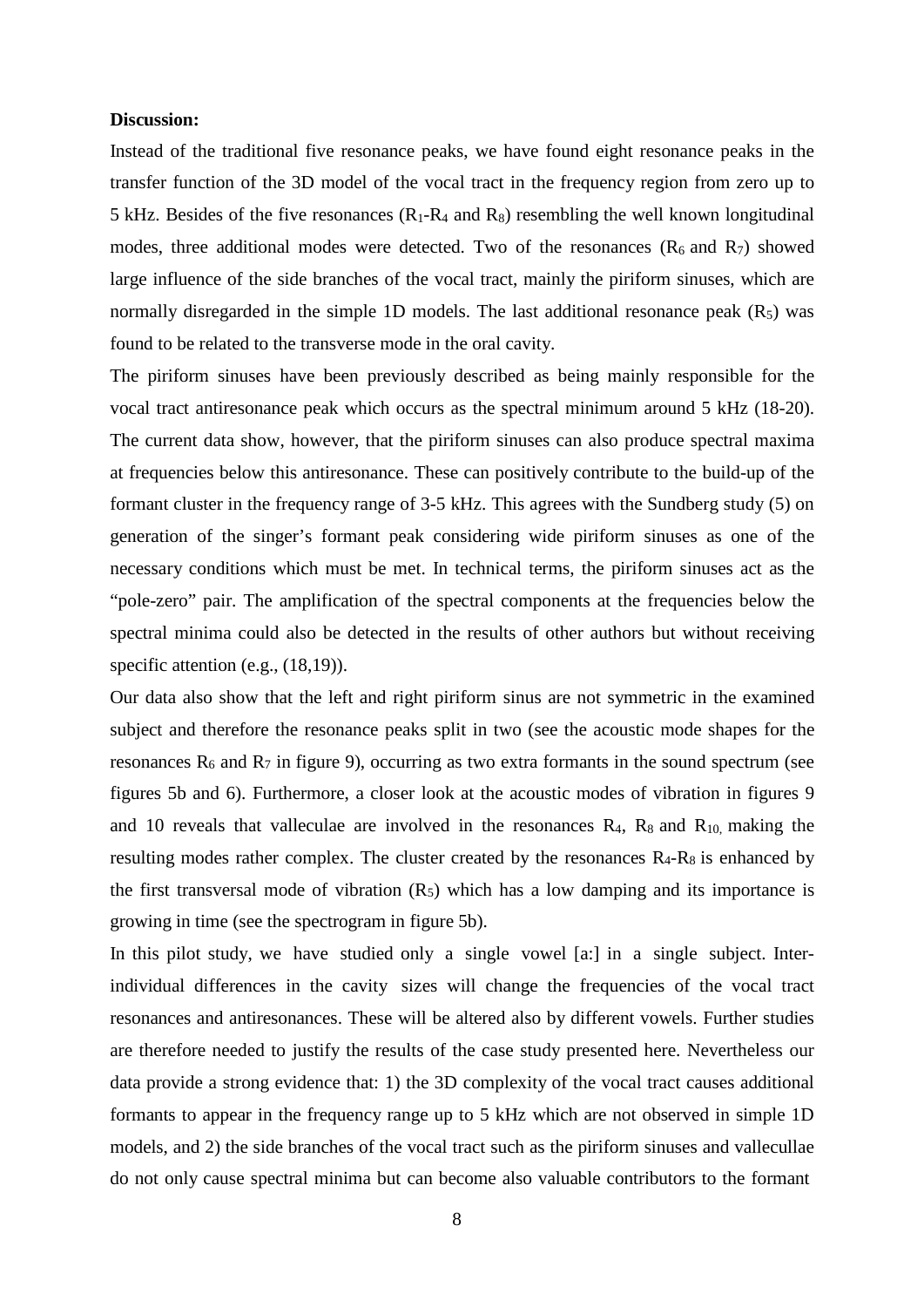cluster around 3-5 kHz. Since the human hearing threshold is relatively low around 3-5 kHz  $(24,25)$ , the sound energy concentration around the 3.5-4 kHz  $(R_4-R_8)$  region can be useful to assure maximum audibility of the produced sound and individual voice timbre. This can play an important role in communication both from the point of view of production and perception.

#### **Conclusion:**

Up to eight vocal tract resonances (formants) were found below 5 kHz. The lower resonances  $R_1-R_3$  (and to some degree also the resonances  $R_4$  and  $R_8$  correspond to the classical longitudinal vibration modes, which can be obtained also with 1D vocal tract models. For higher resonances, however, more complicated asymmetric and transversal 3D modes of vibration are prominent, which require a 3D modelling approach. While piriform sinuses and valleculae cause antiresonances appearing as spectral minima at the frequencies above 5 kHz, they also resonate and add energy in the region of the speaker's or singer's formant cluster around 3-5 kHz. As such these side cavities of the vocal tract may serve as valuable contributors to the resulting voice quality.

#### **Acknowledgements**

The research was supported by the grant GACR No. P101/12/1306 and by the Academy of Finland No 106139 *Biomechanical study on the traumatizing mechanisms in vocal fold vibration* and by the COST Action 2103 *Advanced Voice Function Assessment*. The research of dr. Švec has been supported by the European Social Fund projects no. CZ.1.07/2.4.00/17.0009 and CZ.1.07/2.3.00/20.0057, The authors are also very grateful to Doc. MUDr. Petr Krupa from the Hospital U Svaté Anny in Brno for providing the CT data of a human vocal tract during phonation.

#### **References**

- 1. Fant G. Acoustic theory of speech production. The Hague, Paris: Mouton, 1970.
- 2. Titze IR. Principles of voice production. National Centre for Voice and Speech, Iowa City; 2000. ISBN: 0-87414-122-2.
- 3. Aaltonen O. The effect of relative [amplitude levels](http://tuhat.halvi.helsinki.fi/portal/fi/publications/the-effect-of-relat%28617a470b-aebd-43de-94d0-dfcb5bd7fb05%29.html) of F2 and F3 on the categorization of [synthetic vowels.](http://tuhat.halvi.helsinki.fi/portal/fi/publications/the-effect-of-relat%28617a470b-aebd-43de-94d0-dfcb5bd7fb05%29.html) Journal of Phonetics 1985; 13(1):1-9.
- 4.Vaissière J. On the acoustic and perceptual characterization of reference vowels in a cross-language perspective. Online Proceedings of The 17th International Congress of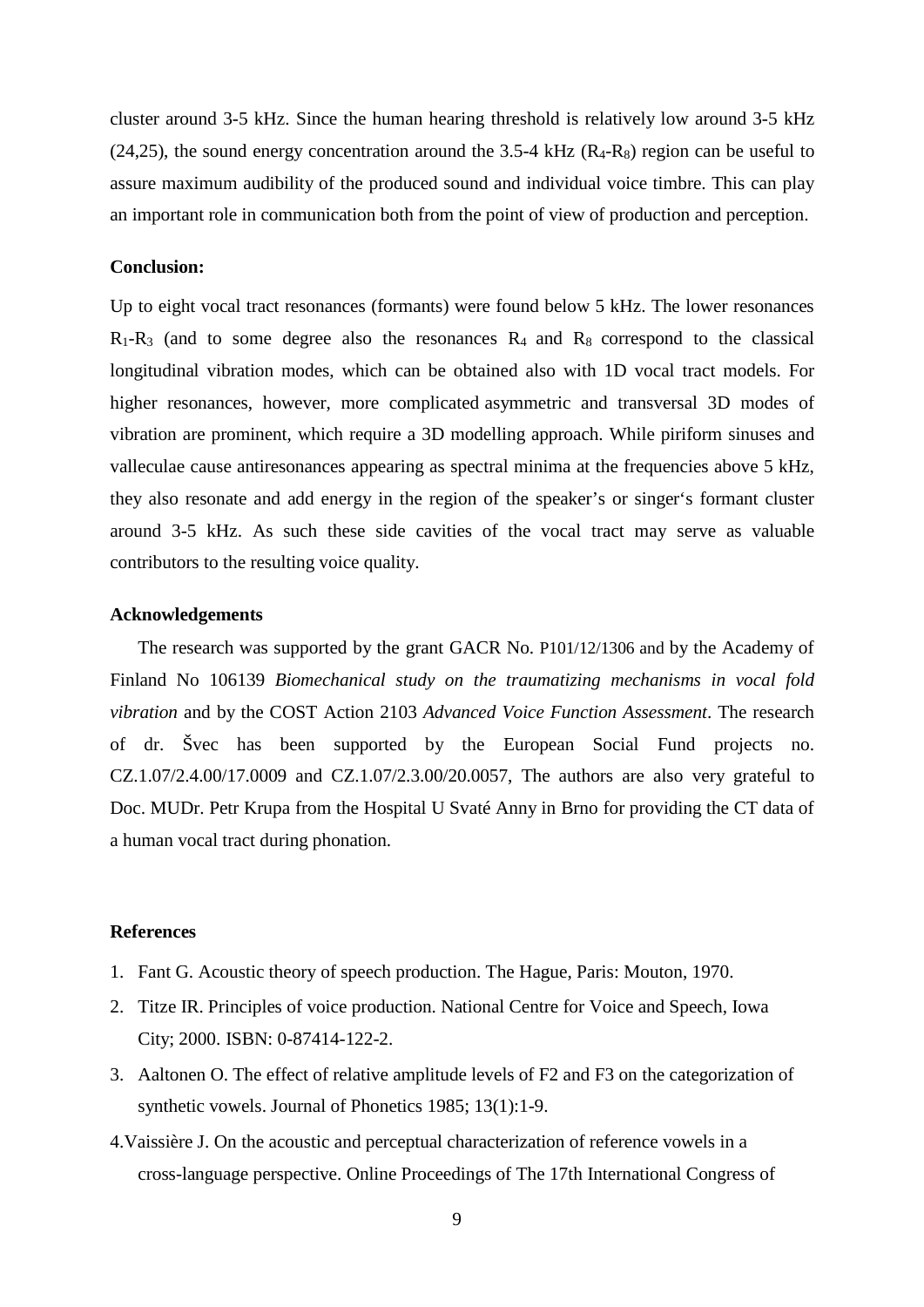Phonetics Sciences (ICPhS XVII), August 17-21, 2011, Hong Kong, China: [http://www.icphs2011.hk/ICPHS\\_CongressProceedings.htm,](http://www.icphs2011.hk/ICPHS_CongressProceedings.htm) pp. 52-59.

- 5. Sundberg J. Articulatory interpretation of the singing formant. J. Acoust. Soc. Am. 1974; 55: 838–844.
- 6. Zangger Borch D, Sundberg J. Some phonatory and resonatory characteristics of the rock, pop, soul and Swedish dance band styles of singing. Journal of Voice 2011; 25(5):532- 537.
- 7. Leino T. Long-term average spectrum study on speaking voice quality in male actors, In: Friberg A, Iwarsson J, Jansson E, Sundberg J, editors. SMAC93, Proceedings of the Stockholm Music Acoustics Conference, July 28-Aug. 1, 1993. Stockholm: The Royal Swedish Academy of Music, 1994; 79: P. 206-210.
- 8. Nawka T, Anders LC, Cebulla M, Zurakowski D. The speaker's formant in male voices. Journal of Voice 1997; 11(4): 422-428.
- 9. Bele I. The speaker's formant. Journal of Voice 2006;20(4):555-578.
- 10. Vampola T, Laukkanen AM, Horáček J, Švec JG. Vocal tract changes caused by phonation into a tube: A case study using computer tomography and finite element modeling. J. Acoust. Soc. Am, 2011; 129(1): 310-315.
- 11. Radolf V. Direct and inverse task in acoustics of the human vocal tract. PhD. thesis, Czech Technical University in Prague. 2010; 95 p. (in Czech).
- 12. El Masri S, Pelorson X, Saguet P, Badin P. Development of the transmission line matrix method in acoustics applications to higher modes in the vocal tract and other complex ducts. Int J Numer Model 1998; 11(3):133-51.
- 13. Motoki K. Three-dimensional acoustic field in vocal-tract. Acoust Sci Tech 2002;23(4):207-12.
- 14. Vampola T, Horáček J, Švec JG. FE modeling of human vocal tract acoustic. Part I: Production of Czech vowels, Acta Acust United Acust 2008; 94(3): 433-447.
- 15. Titze IR, Story BH. Acoustic interactions of the voice source with the lower vocal tract. J. Acoust. Soc. Am. 1997; 101: 2234-2243.
- 16. Leino T, Laukkanen AM, Radolf V. Formation of the actor's/speaker's formant: A study applying spectrum analysis and computer modeling. Journal of Voice 2011; 25(2): 150- 158.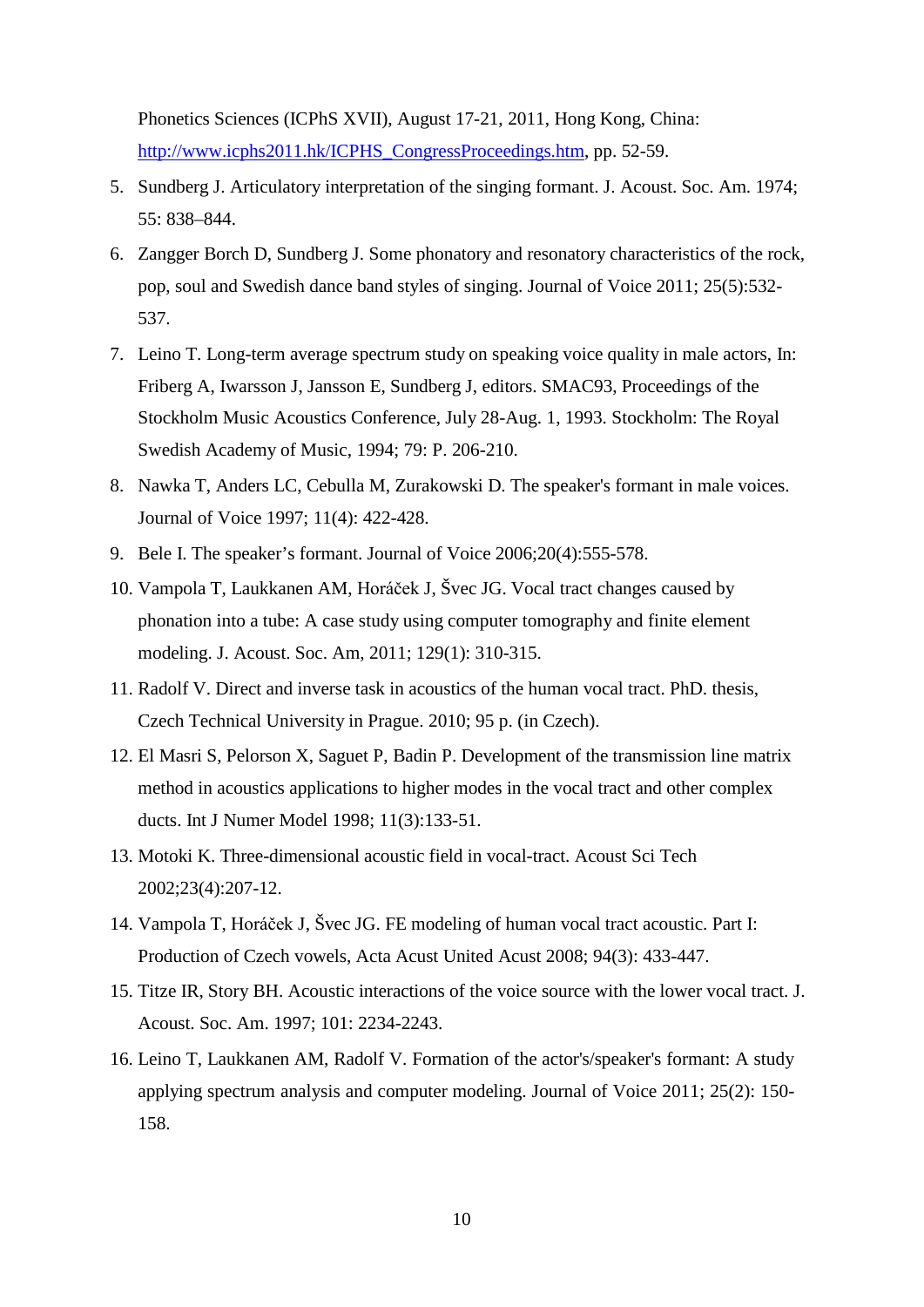- 17. Lu Ch, Nakai T, Suzuki H. Finite element simulation of sound transmission in vocal tract. J.Acoust. Soc. Jpn.(E) 1993; 14(2): 63-72.
- 18. Takemoto H, Mokhtari P, Kitamura T. Acoustic analysis of the vocal tract during vowel production by finite-difference time-domain method. J. Acoust. Soc. Am. 2010; 128(6): 3724-3738.
- 19. Honda K, Takemoto H, Kitamura T, Fujita S, Takano S. Exploring human speech production mechanisms by MRI. IEICE TRANS. INF. & SYST. 2004; E87–D: 5: 1050- 1058.
- 20. Kitamura T, Takemoto H, Adachi S, Honda K. Transfer functions of solid vocal-tract models constructed form ATR MRI database of Japanese vowel production. Acoust. Sci. Tech. 2009; 30**(**4): 288-296.
- 21. Laukkanen AM, Horáček J, Krupa P, Švec JG. The effect of phonation into a straw on the vocal tract adjustments and formant frequencies. A preliminary MRI study on a single subject completed with acoustic results. Biomed. Signal Process. Control 2012; 7(1): 50- 57.
- 22. Story BH, Laukkanen AM, Titze IR. Acoustic impedance of an artificially lengthened and constricted vocal tract. Journal of Voice 2000; 14: 455-469.
- 23. Story BH, Titze IR, Hoffman EA. The relationship of vocal tract shape to three voice qualities, J. Acoust. Soc. Am. 2001; 109: 1651-1667.
- 24. ANSI S3.4-2007 American National Standard Procedure for the Computation of Loudness of Steady Sounds. Melville, NY: Acoustical Society of America; 2007.
- 25. Glasberg BR, Moore BCJ. Prediction of absolute thresholds and equal-loudness contours using a modified loudness model. J Acoust Soc Am 2006; 120(2):585-8.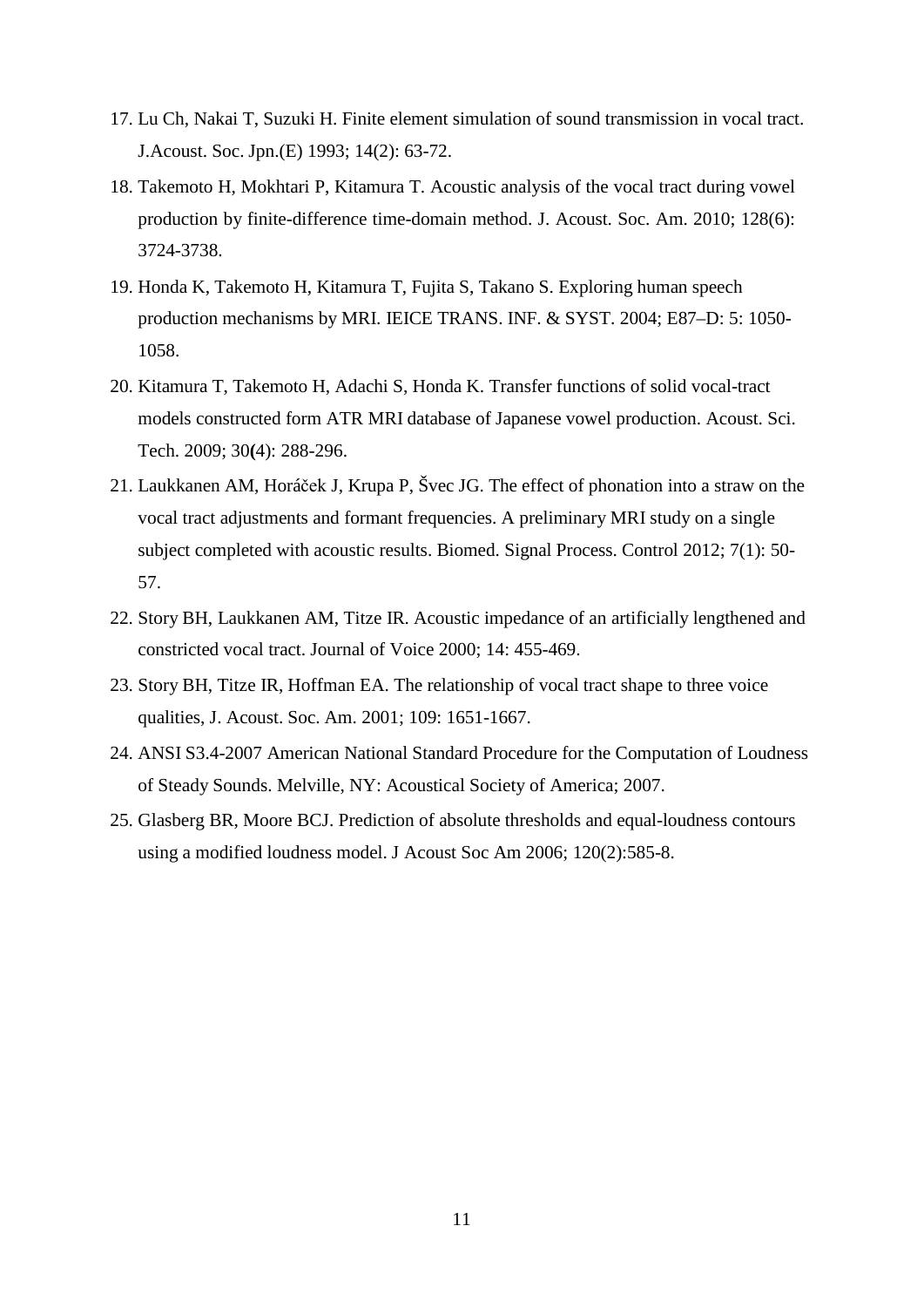# **Figures**



Figure 1. Midsagittal (a), coronal (b) and transversal (c,d) images of the vocal tract for the vowel [a:] obtained from the CT scanning. The horizontal lines in a) and b) show the position for the images in c) and d), respectively.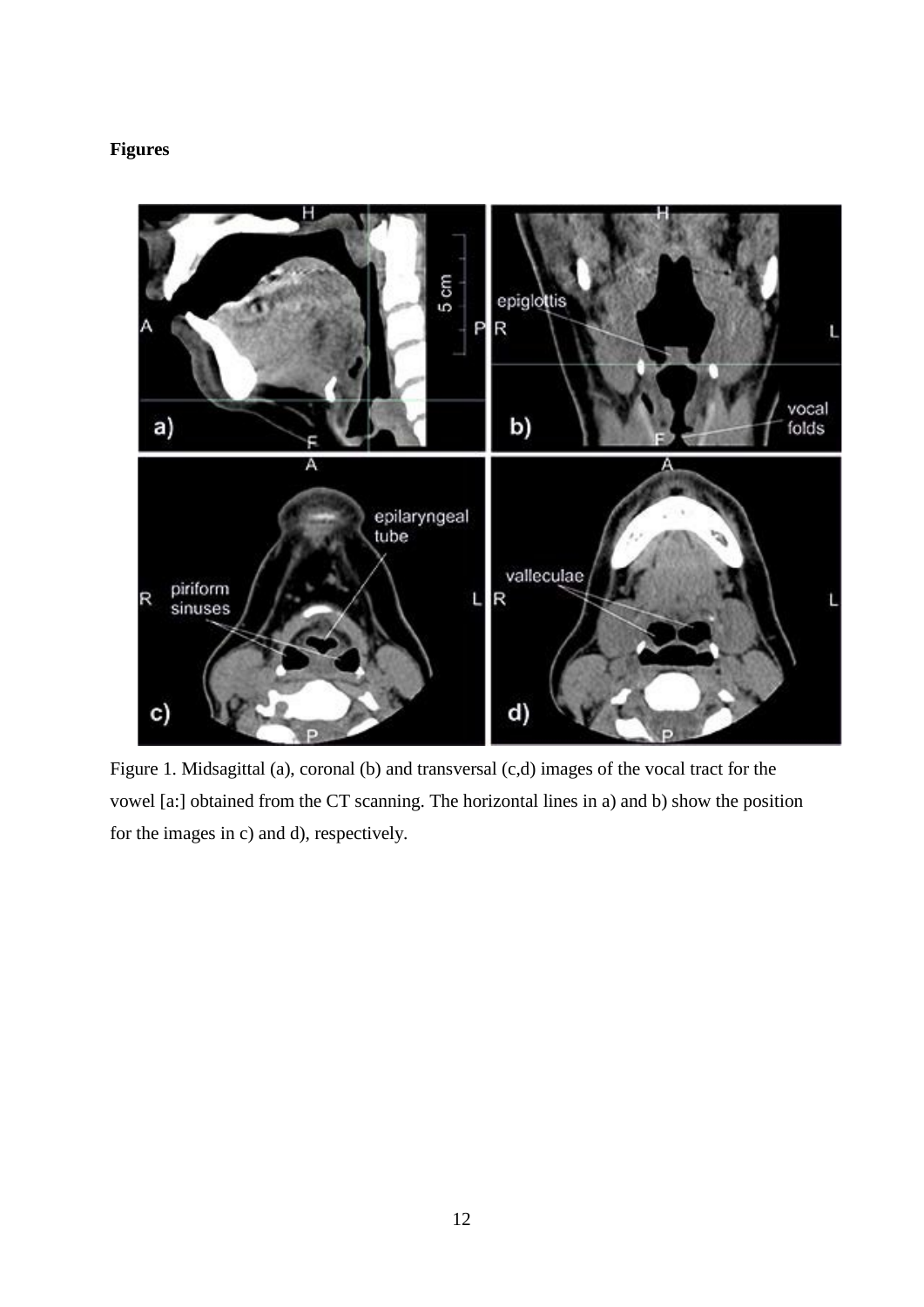

Figure 2. Volume model of the vocal tract for phonation on [a:]. Distances are in mm.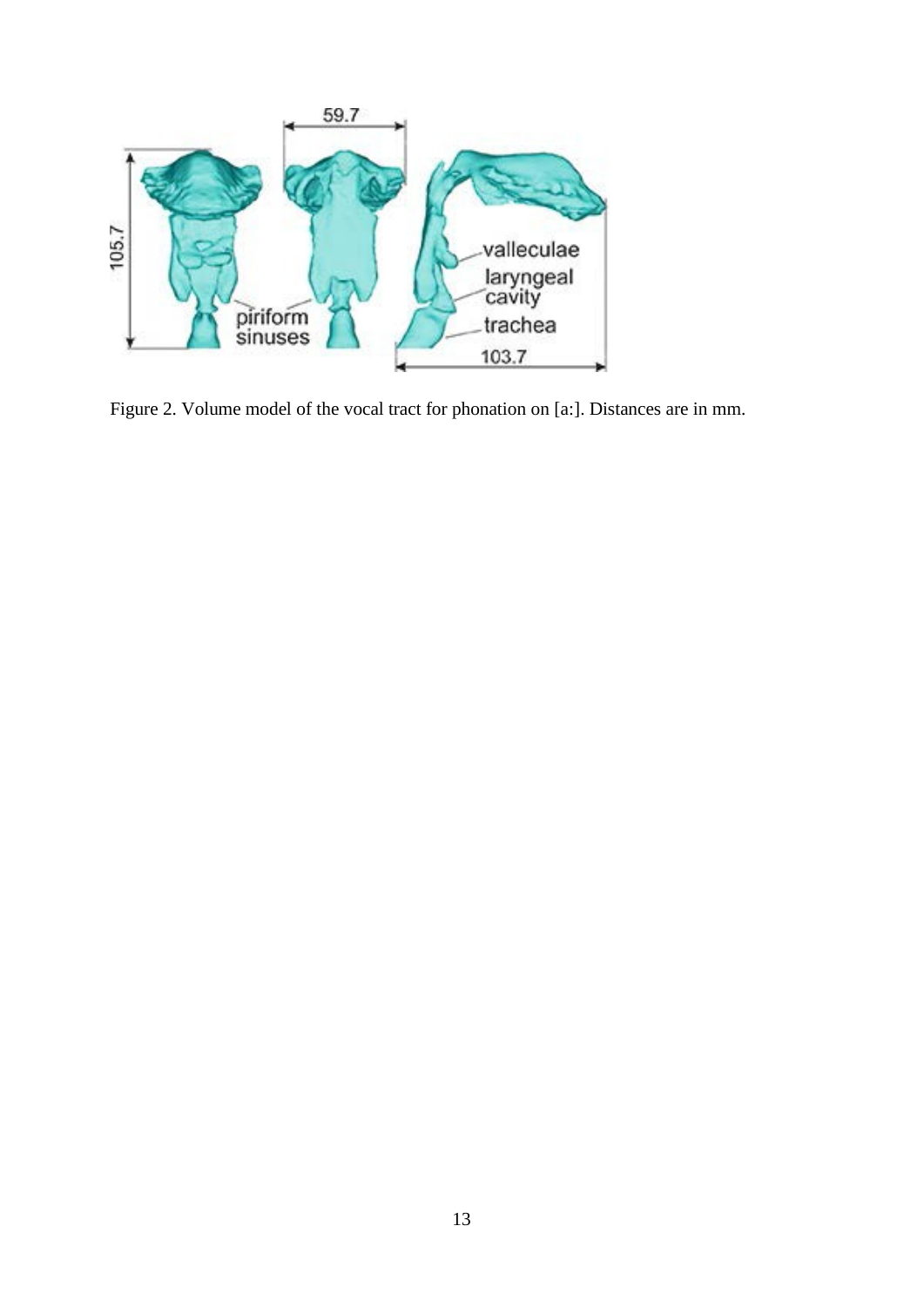

Figure 3. FE models of the vocal tract for the vowel [a:]: a) 3D model constructed from the CT images, b) full 3D model including the surrounding infinite acoustic space used for simulation of sound propagation from the mouth, c) simplified fully symmetric model constructed from the volume model using the cross-sectional areas of measured along the vocal tract from the vocal folds to the lips.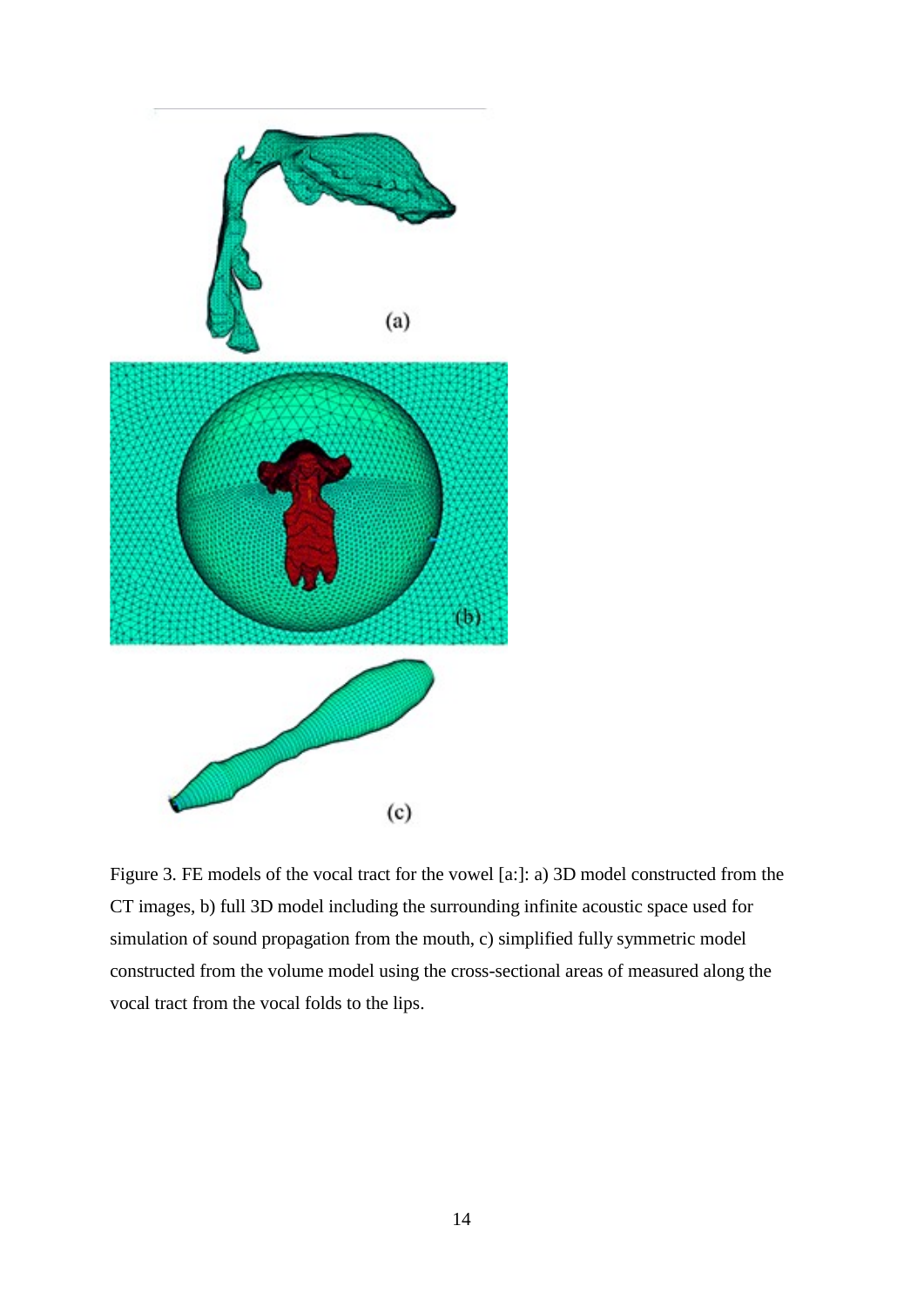

Figure 4. Airflow velocity pulse used for the excitation of the FE model: a) in the time domain, b) in the frequency domain.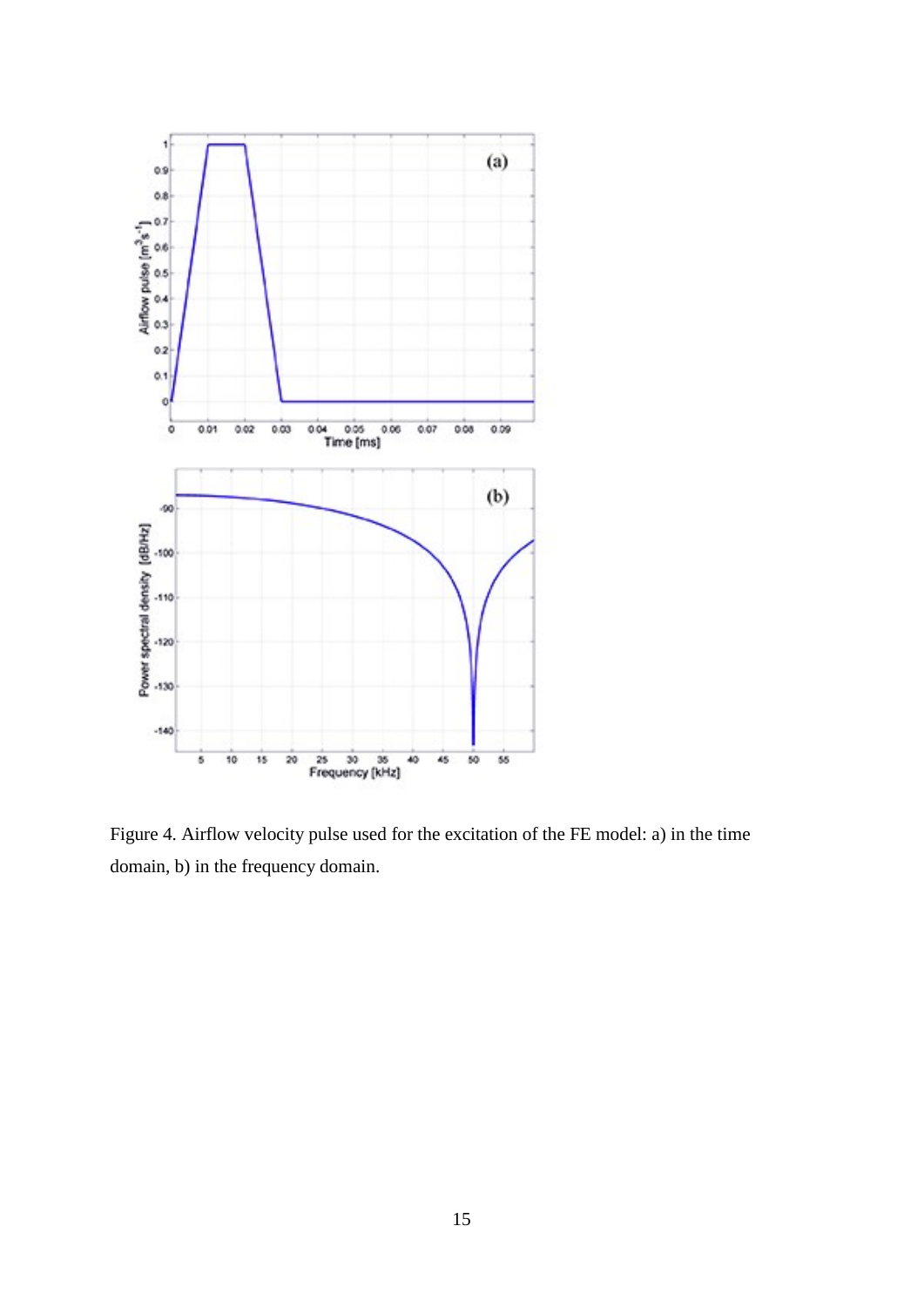

Figure 5. Transient response in time domain of the acoustic pressure computed at the distance of 10 cm in front of the mouth excited by a short airflow velocity pulse at the vocal folds (upper panel) and numerically simulated spectrogram of the sound signal (lower panel) using the full 3D model of the vocal tract shown in figure 3b.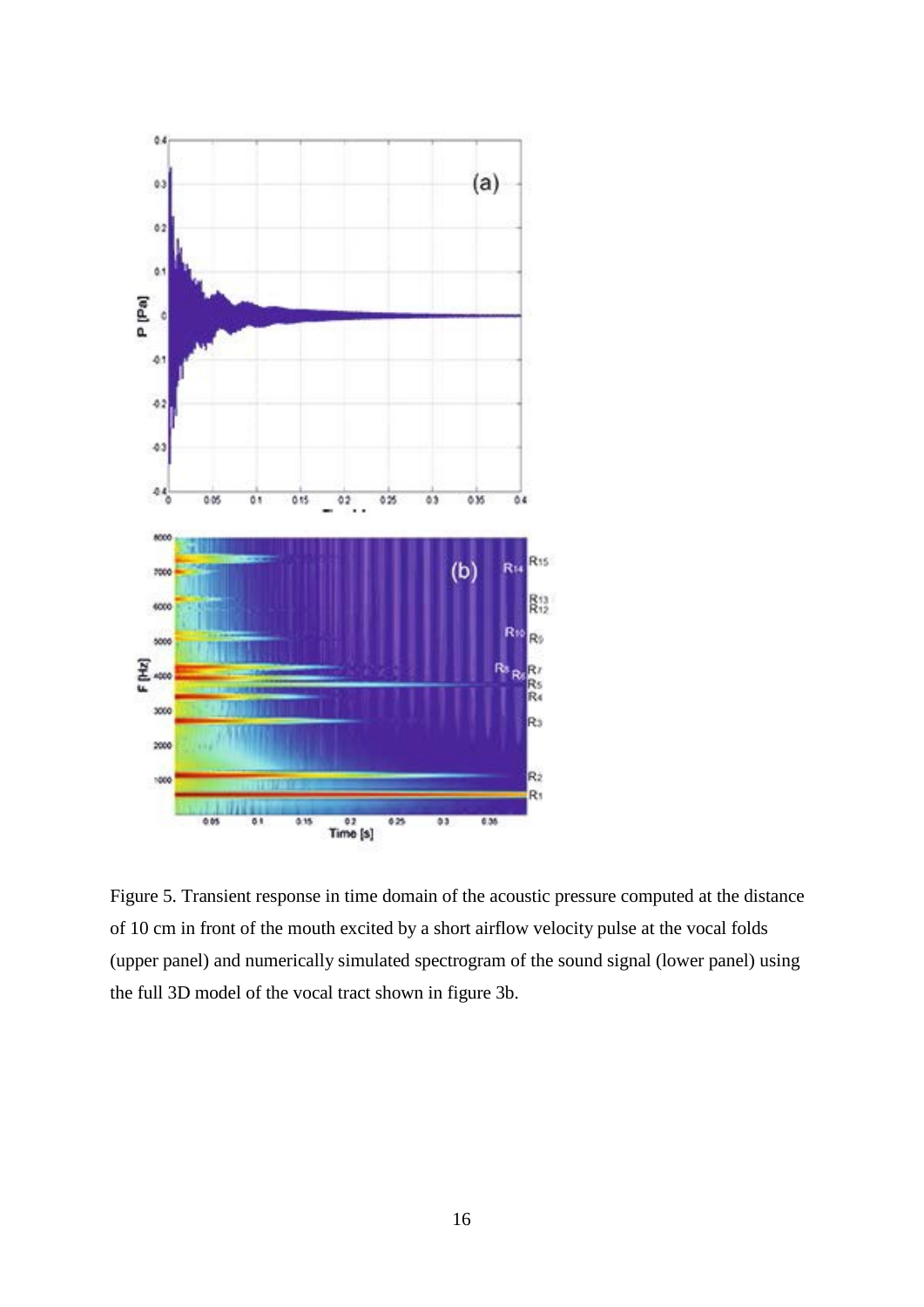

Figure 6. Power spectral density of the acoustic pressure computed at the distance of 10 cm in front of the mouth excited by a short airflow velocity pulse at the vocal folds using the full 3D model of the vocal tract shown in figure 3b.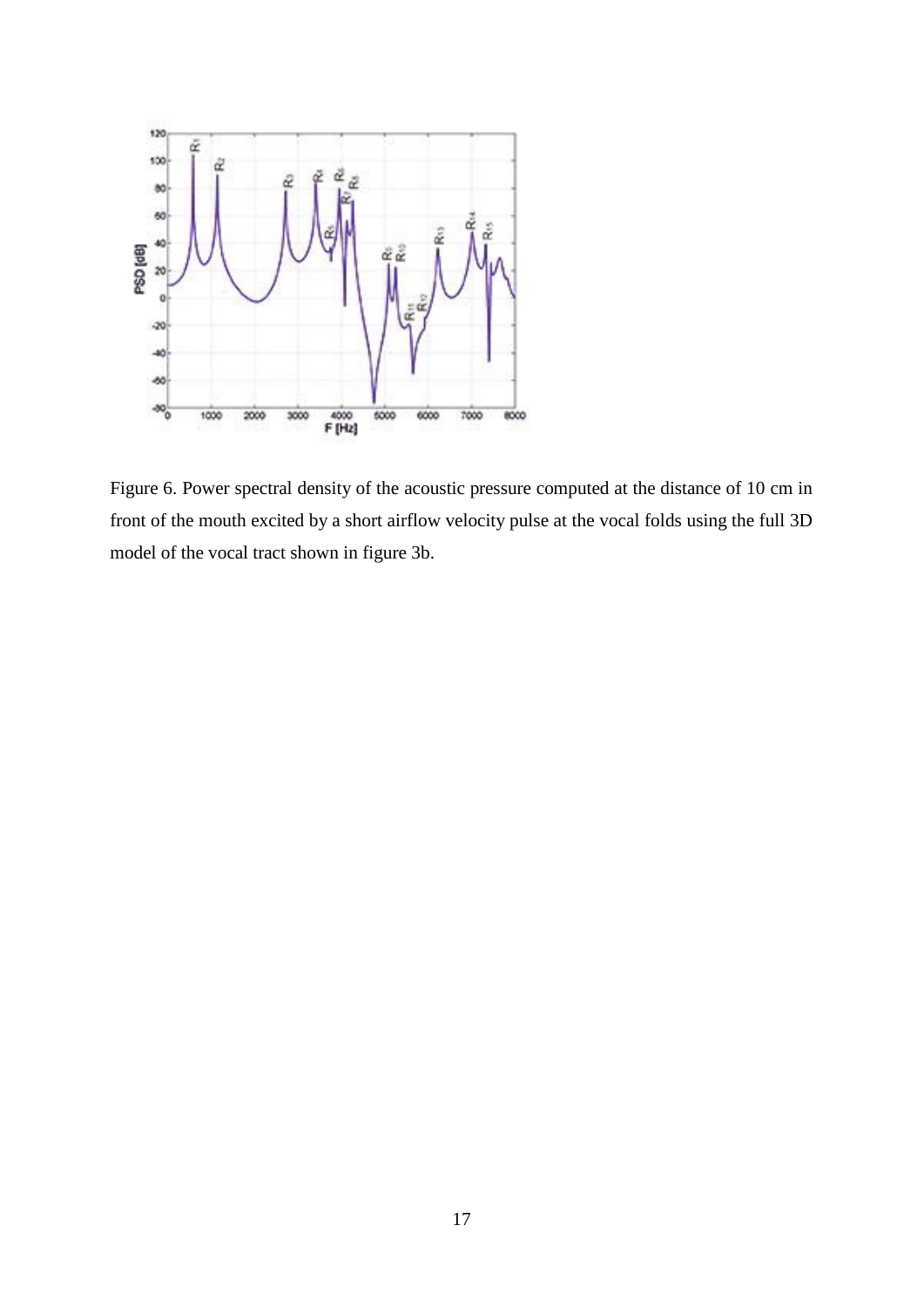

Figure 7. Numerically simulated spectrogram of the acoustic pressure computed at 10 cm in front of the mouth (upper panel) and the power spectral density of the response (lower panel) excited by a short airflow velocity pulse at the vocal folds using the simplified "1D" symmetric model of the vocal tract shown in figure 3c.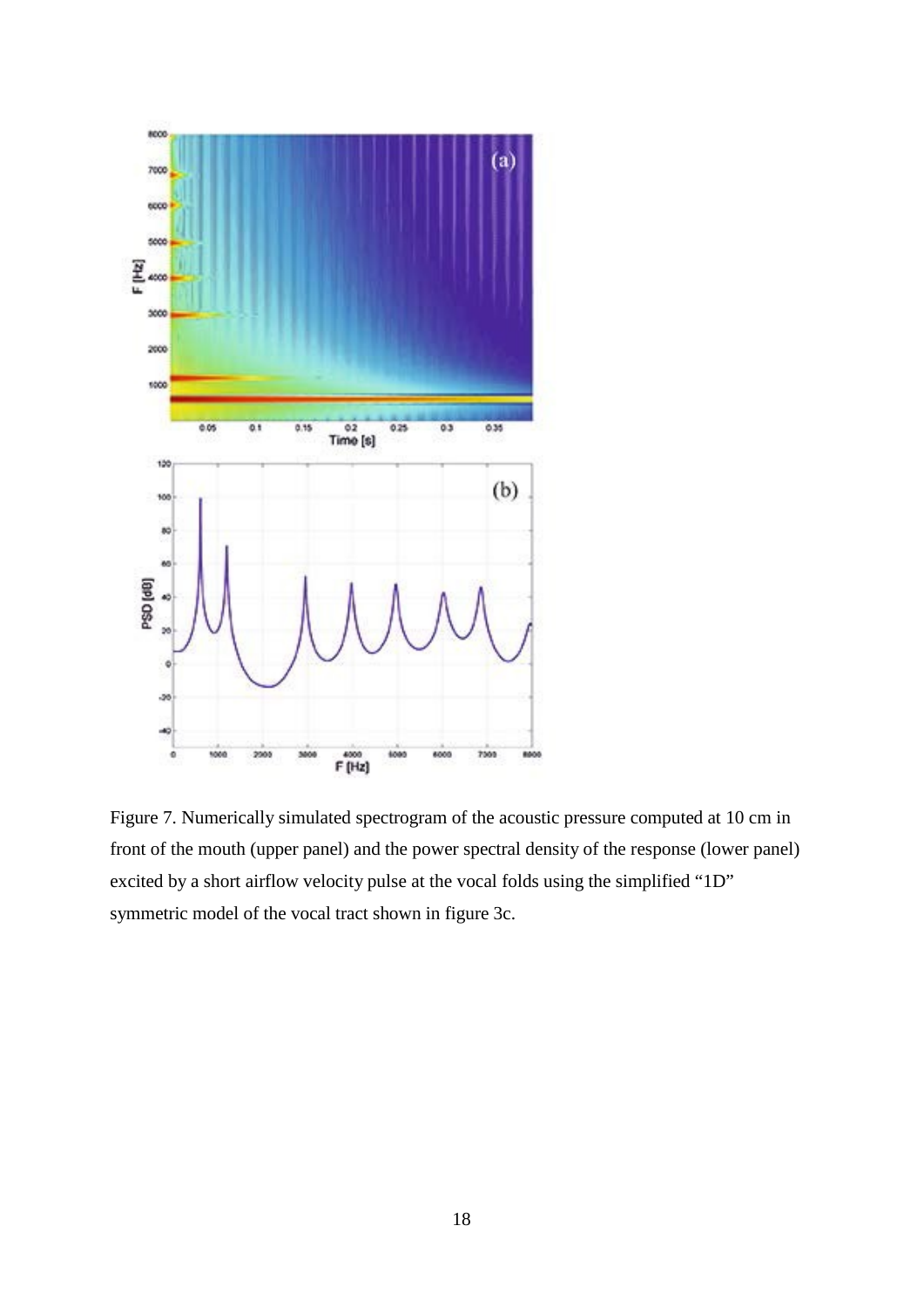

Figure 8. LPC formant histogram for the audio recording of the sustained [a:] vowel produced by the subject in the CT device.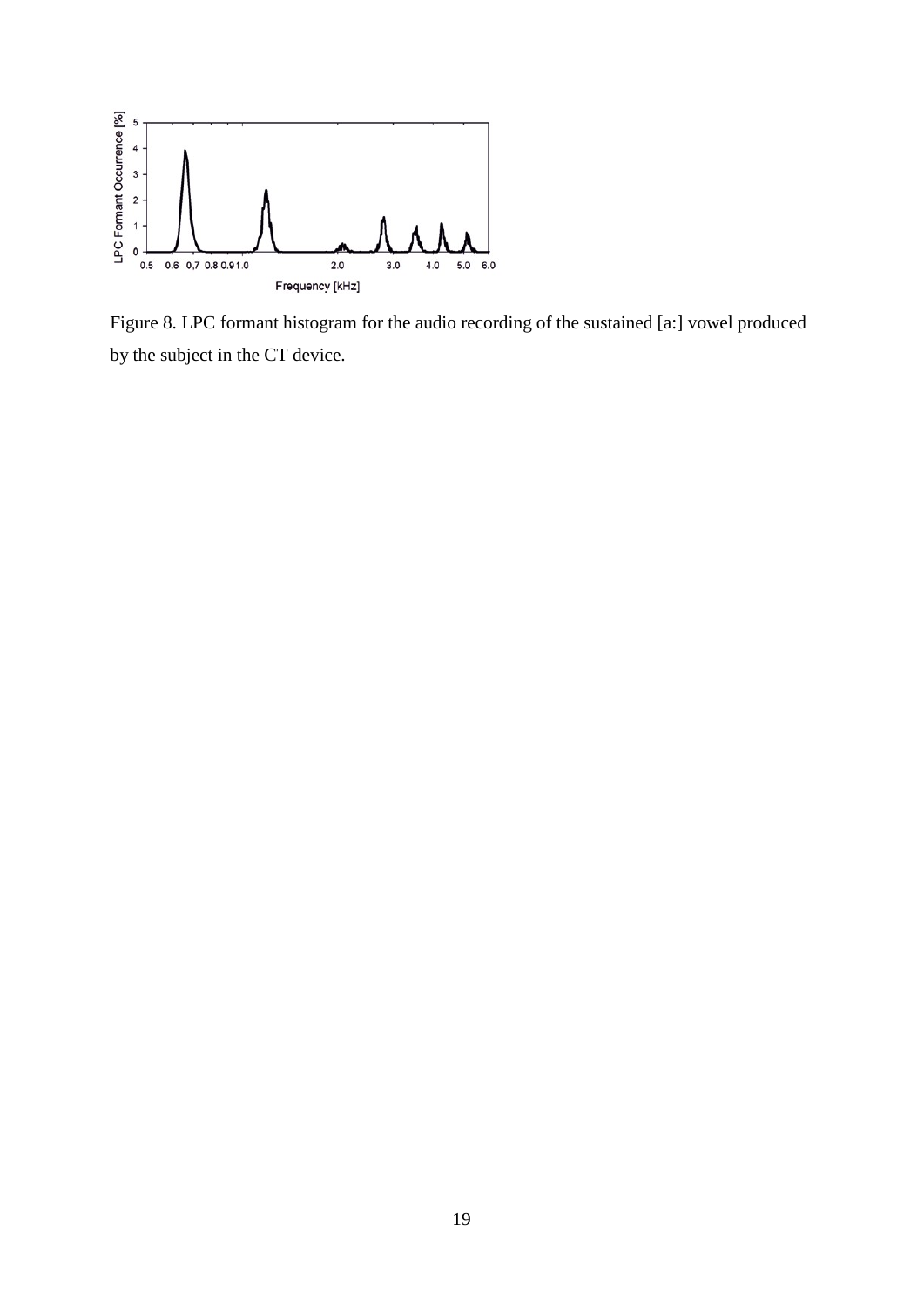

Figure 9. Computed acoustic mode shapes of vibrations for resonance frequencies  $R_1-R_{12}$  of the vocal tract FE model for vowel [a:]. The pressure amplitudes are normalized for maximal values in each mode.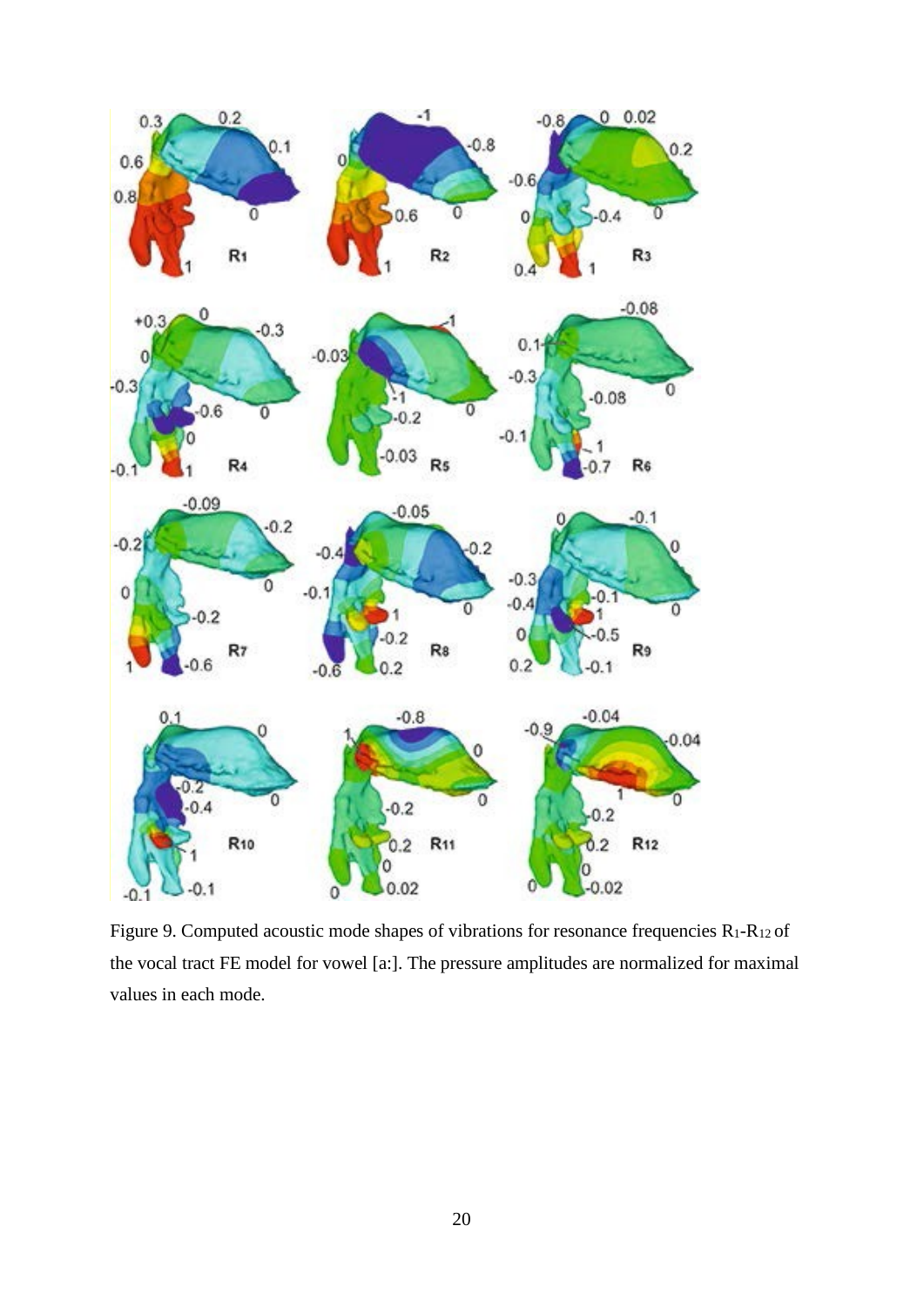

Figure 10. Absolute values of the acoustic pressure inside the vocal tract (left) and the corresponding phase shifts (right) between the excitation harmonic signal and the response for the resonance frequencies  $R_8$ ,  $R_9$  and at the main antiresonance  $r_A$  = 4743 Hz in between.